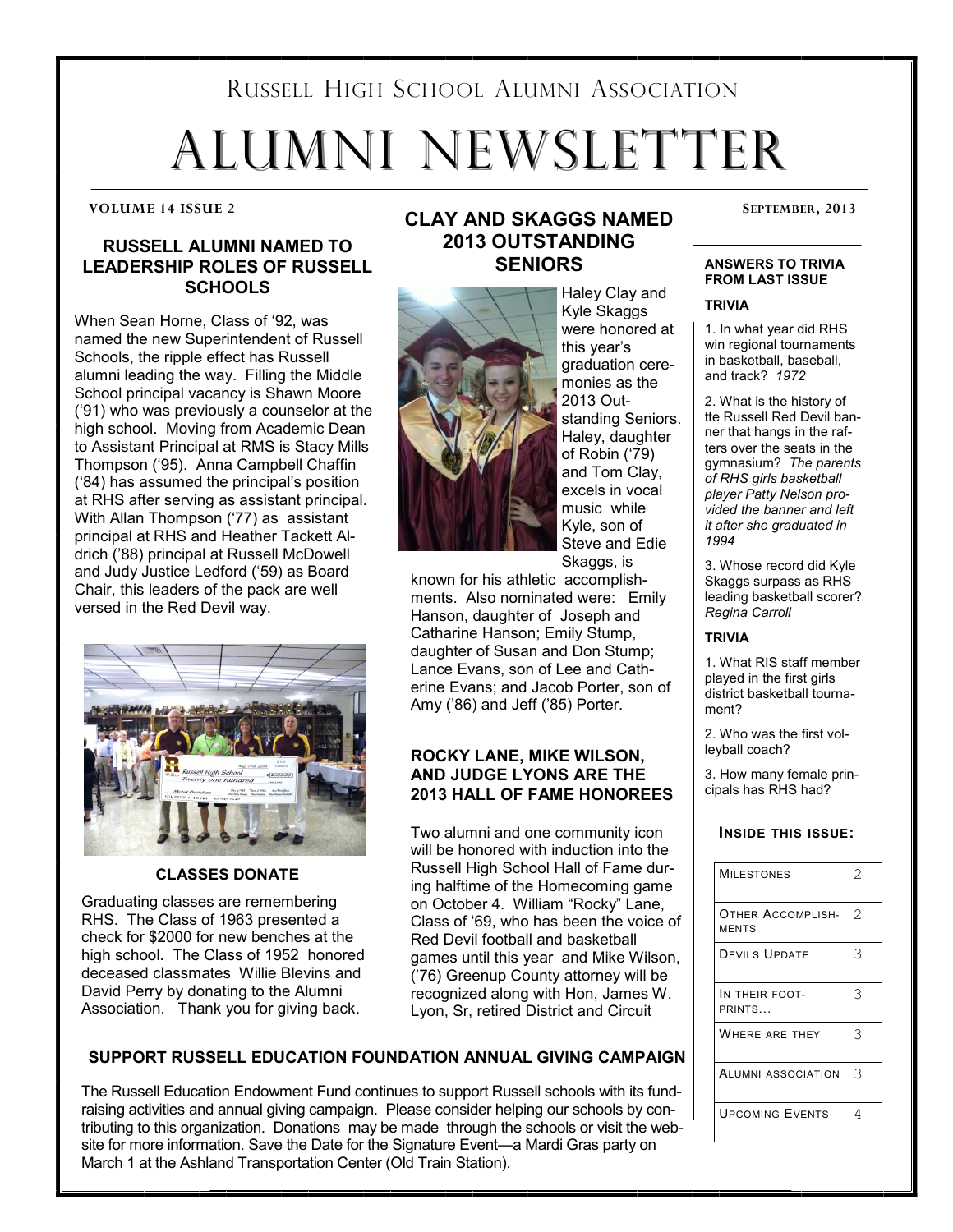PAGE 2 ALUMNI NEWSLETTER

# **MILESTONES**

### **Deaths**

Carol Roy Allen ('66) 2/22/13 Richard Kazee ('70) 2/27/13 Ronald "Joe" DeBord 2/25/13 Clyde Blevins ('52) 3/22/13 Freda Ratliff Keeney 3/22/13 Faye Anderson Barker 3/20/13 Edward "Ned" Seaton ('82) 3/13/13 Jack Clay ('66) 4/8/13 Elizabeth Castle Little 4/8/13 Reba Hicks Callihan ('53) 4/18/13 Nancy Beth Bradford 4/28/13 Glenna Cremeans Hensley 5/15/13 Charles Powell Jr ('50) 5/16/13 Ana "Louise" Hatfield Napier

# 6/12/13

Mark Corbin 6/12/13 Robert Palmer ('89) 6/12/13 Marvin Meredith (7/2/13) Rebecca Taylor ('79) 7/27/13 Clair Jones Schweitzer 7/15/13 Erin Grant 7/16/13 Shonda McCarty Kearns 7/22/13 Velma Lewis Lane ('42) 7/24/13 William Haines ('58) 7/26/13 Betty McKenzie Lynch 8/2/13 Nora Thompson See 8/4/13 David Perry ('52) 8/7/13 Peggy Withrow 8/28/13 Betty Lou Thomas Varnado ('43) 8/26/13 Jeremy Carlisle ('00) 9/5/13 Gary England ('72) 9/12/13 Ruth Fields ('90) 9/12/13

# **Weddings**

Mike Ridenour ('85)/Priscilla Thompson 6/8/13

Joey Carol Brown ('04) /Jonathan Maurice 6/15/13

Michael Gabbard ('03)/Ashley McCarty 6/1/13

TJ Martin ('00)/Amber McCleese 6/13/13

Mason Darby ("07)/Kristen Holdenbaum 6/22/13

Jessica Cremeans/Lucus Darnell 9/7/13

# **Other**

60th Anniversary -Marvin and Lenore Meredith 11/21/12

50th Anniversary-Linda Meadows ('59) and Mickey Fosson ('59) 6/9/13

Retired– Ramona Lane

Births -Jason and Jill Kendricks Banks—girl Ellie 2/25/13

# **OTHER ACCOMPLISHMENTS**

**Marty Conley** ('92) had picture of Big Sandy Arena published in Billboard Magazine

**Kendra Fannin Holmes** ('91) coached Ky state champion All Star Softball team recognized by KY General Assembly

**Matt Haughton** ('96) new book of poetry available on Amazon.com

**Kelsey Simpson** ('09**)** named NKU Outstanding Student in Sports Business, also a four year member of girls basketball team'

**Julie Reeves** ('93) hosting radio show on 93.7FM 6- 9am Monday-Friday

**Emily Adams** (8th Grade) artwork selected for KY Horse Park bookmark

**Michael Gabbard** ('03) graduated from Pikeville College of Osteopathy with Dr of Osteopathy degree and residency at Grandview Medical Center in Dayton

**Kay Johnson Thompson** ('58) named Gussler Family endowed Chair in Science and Mathematics at ACTC graduation ceremony on May 11

**Dwayne Yates** ('09) won \$100,000 on TNT Survival show

**Patti Wilson Lane** ('76**), Ross Lane** ('13**), and Ross Turner** competed in Ironman Triathalon

**Sarah Diamond Burroway** ('82) ACTC Director of Grants and Contracts received KCTCS Award of Excellence and has received ACTC Meritorious Service and Staff Excellence awards

**Jennifer Smith** ('72) won the women's division and qualified for the International Crossfit Games in California in July (ranked 10th in world)

**Ger Sasser** is ranked 25th in the world of Fitness on Earth in Crossfit Regionals (also ranked 10th)

**Jane Hanner Allen** now in Nashville has been recognized for leadership in founding Counsel on Call which was chosen by WalMart to be one face of its global campaign to empower women

**Jim Cantrell** ('70**) and Lynn Ferne Couchot** ('83**)**  received Cornerstone Awards for outstanding service to Safe Harbor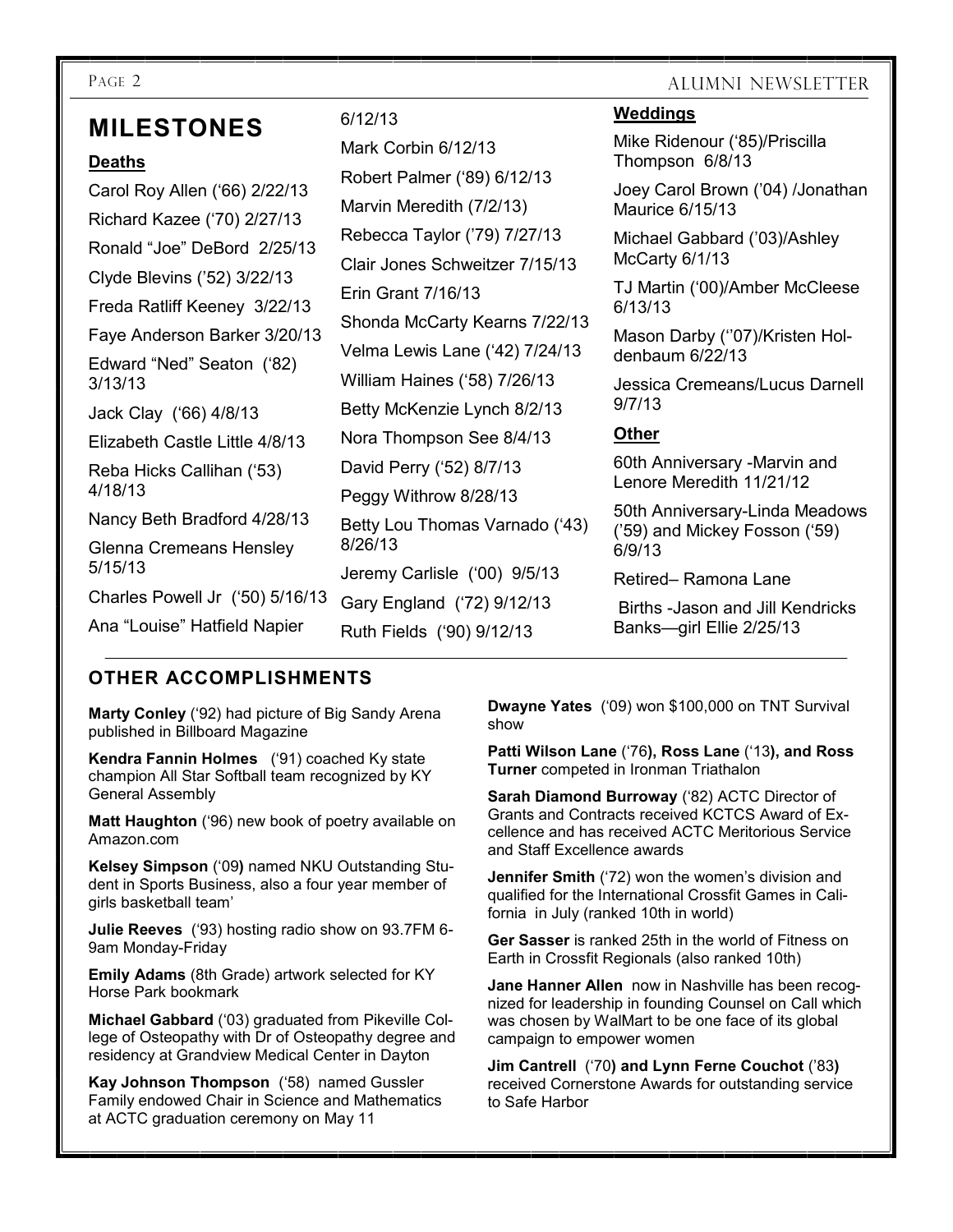# VOLUME 14 ISSUE 1 PAGE 3

# **DARE TO BE GOOD DEVILS**

Basketball was good at RHS the past season as the boys and girls were district champions. Hope Parsley joined the 1000 point club and Kyle Skaggs broke the career scoring record. Named to the regional All-Tournament teams were Arden Gross, Shelby Huddleston, Ross Lane, and Kyle Skaggs who was area Player of the Year. The girls tennis team was regional champion and the doubles team of Maci Ferguson and Kierstin Hensley made it to the semi-finals of the state tournament while earning all-state honors. The first year Archery team was regional champion. The softball team was district champ and regional runner-up. The Dance Team won its ninth national title. The middle school won its ninth state Science Olympiad title going on to finish 34th in the international meet with a first place in Mousetrap Vehicles. The Academic Teams for both schools earned impressive third place finishes in the State Governors Cup. The Quick Recall Team was fourth in the NMQT National Quiz Bowl Tournament. Morgan Casto was selected for the Governors School for the Arts and the area's Distinguished Young Woman. At the National Beta Convention, Haley Clay was second in Talent and Sarah Pennington was third in Creative Writing. Wow...any day is a good day to be a Devil.



Representing the first five generations of RHS graduates, the Vallance family are pictured above: William H. ('46), William A. ('67), Scott ('90), and Laekin ('13). This line of Devils began with Margaret Williams Vallance who was a member of the first graduating class in 1918.

# *At Russell High School, Tradition Never Graduates*

#### **ALUMNI ASSOCIA-TION OFFICERS**

PRES MARY ROBINSON V-P HARRIET JONES SEC BILL VALLANCE TREAS BETTY VALLANCE BOARD OF DIRECTORS: NINETTE AMIS, LIZ CRE-MEANS, CAROLYN FANNIN, ROCKY LANE, PHYLLIS MCCOY, ANNA CHAFFIN, JACK FANNIN NON-ALUMNI REP JOHN JONES

#### *SENIOR DISCOUNT*

*Anyone age 65 or older can enjoy a lifetime membership in the alumni association for only \$25*

# **IN THEIR FOOTPRINTS…..**

The local communities and beyond are more capable of speaking and writing correct English as well as correctly doing everyday math calculations due to the influence of Ninette Amis. Although officially retired from teaching, she is working on her fourth generation of Russell students to give them mastery of the basic skills they will need. An honor graduate herself from RHS in 1951, she taught for 38 years before retiring in 1993. Since then she has been very active in tutoring, the Alumni

Association, and community activities. She is the face of the ticket office for RHS athletics. It would be staggering to know the percent of the community who had Mrs. Amis in class or other ac-



tivities. If you are one of those, raise your hand to salute one of our best, most influential teachers.

This feature highlights Russell teachers and staff that have special places in our memories. Short written essays can be submitted by mail or e-mail for this feature. Please consider remembering those special educators from our past.

# **ALUMNI SPOTLIGHT—WHERE ARE THEY NOW**

**The Rev. Ed Nemeth** was recently named vicepresident for faith foundation at St. Pius High School in Festus, Missouri. The 2000 RHS graduate was ordained a priest in 2008 after earning a degree in philosophy from St. Louis University in 2004. Rev. Nemeth always distinguished himself as a caring, nurturing leader during his time at RHS and was named the Outstanding Senior, the first year the

award was given. Before his appointment he served as

teacher, coach, and activities sponsor as well as Dean of Student Affairs at the school. He has also served three area parishes. Fr. Nemeth has always provided service and leadership, both in his current position and while a student at RHS.